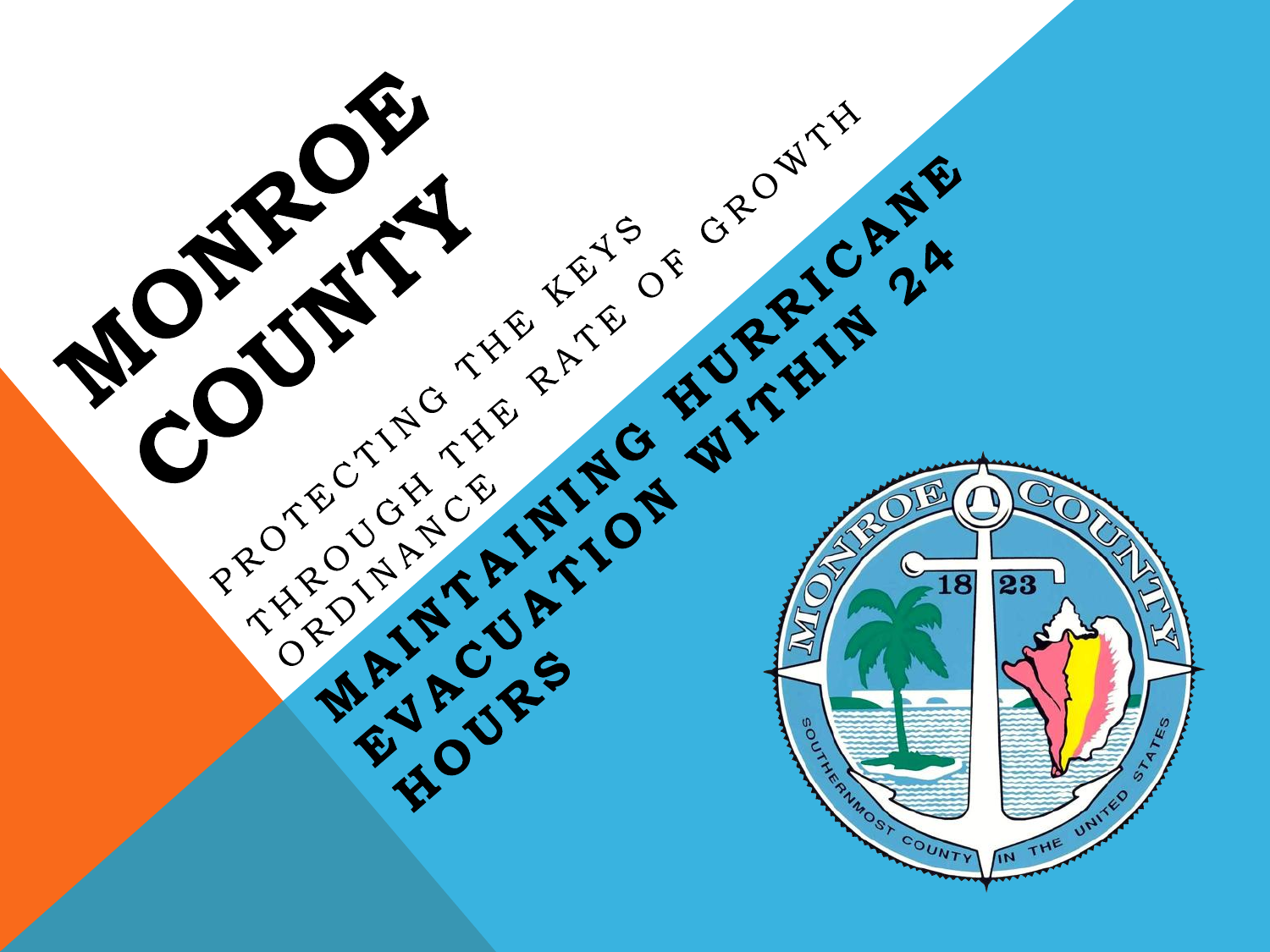# **MONROE COUNTY - AREA OF CRITICAL STATE CONCERN (ACSC)**

PERMIT ALLOCATION SYSTEM (RATE OF GROWTH ORDINANCE) DEVELOPED TO DISTRIBUTE THE COUNTY'S **FUTURE GROWTH CAPACITY** 

## BASED ON:

- HURRICANE EVACUATION,
- PUBLIC SAFETY, AND
- ENVIRONMENTAL NEEDS INCLUDING WATER QUALITY AND HABITAT PROTECTION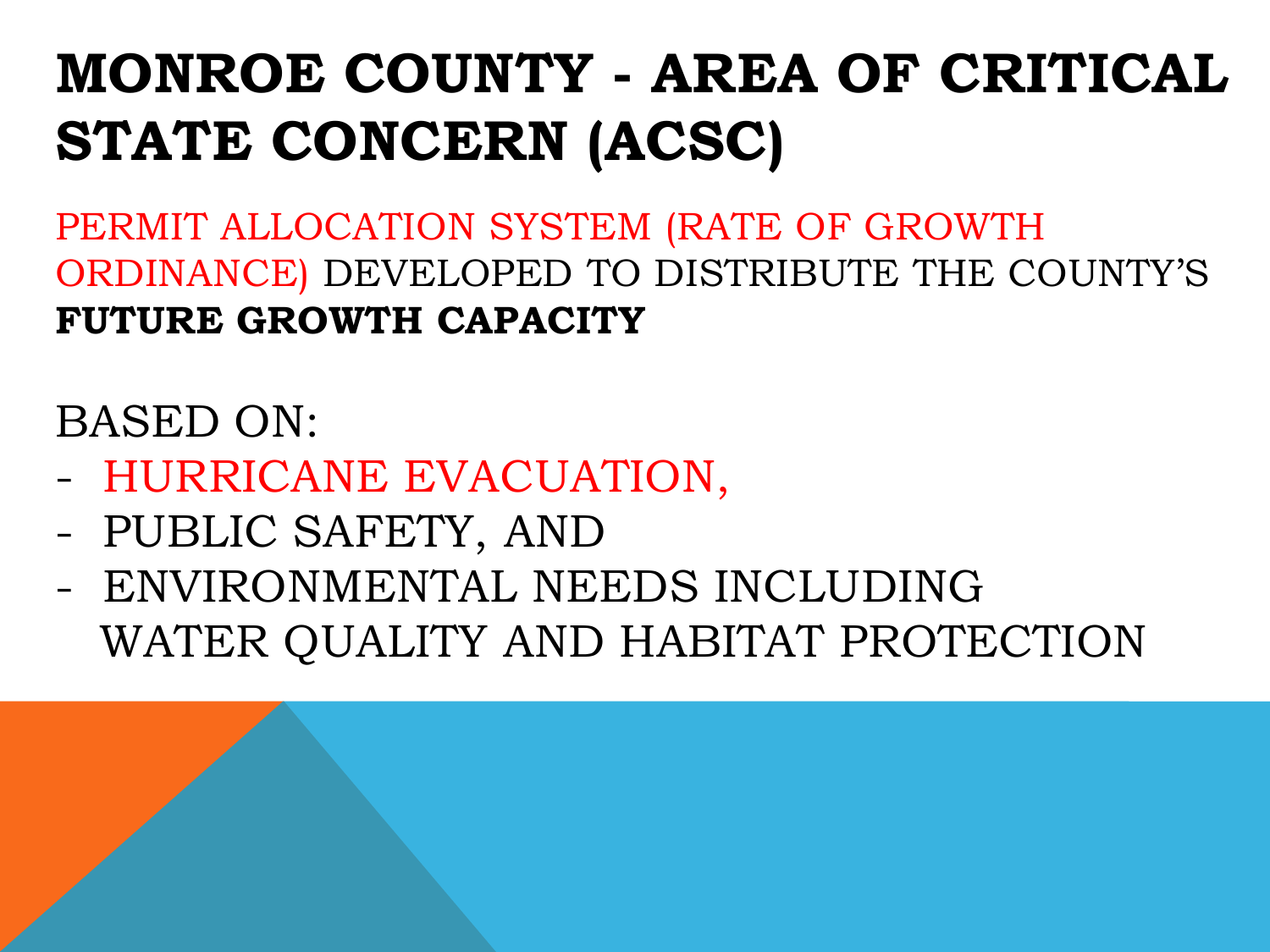# **RULE 28-20.140, F. A. C**. MONROE COUNTY MUNICIPALITIES HAVE THEIR OWN SIMILAR RULES

(2) POLICY 101.2.13 MONROE COUNTY WORK PROGRAM CONDITIONS AND OBJECTIVES.

 (B) THE NUMBER OF PERMITS ISSUED ANNUALLY FOR RESIDENTIAL DEVELOPMENT UNDER THE RATE OF GROWTH ORDINANCE SHALL NOT EXCEED A TOTAL ANNUAL UNIT CAP OF 197, PLUS ANY AVAILABLE UNUSED ROGO ALLOCATIONS FROM A PREVIOUS ROGO YEAR. EACH YEAR'S ROGO ALLOCATION OF 197 UNITS SHALL BE SPLIT WITH A MINIMUM OF 71 UNITS ALLOCATED FOR AFFORDABLE HOUSING IN PERPETUITY AND MARKET RATE ALLOCATIONS NOT TO EXCEED 126 RESIDENTIAL UNITS PER YEAR. UNUSED ROGO ALLOCATIONS MAY BE RETAINED AND MADE AVAILABLE ONLY FOR AFFORDABLE HOUSING AND ADMINISTRATIVE RELIEF FROM ROGO YEAR TO ROGO YEAR. UNUSED ALLOCATIONS FOR MARKET RATE SHALL BE AVAILABLE FOR ADMINISTRATIVE RELIEF. ANY UNUSED AFFORDABLE ALLOCATIONS WILL ROLL OVER TO AFFORDABLE HOUSING. A ROGO YEAR MEANS THE TWELVE-MONTH PERIOD BEGINNING ON JULY 13.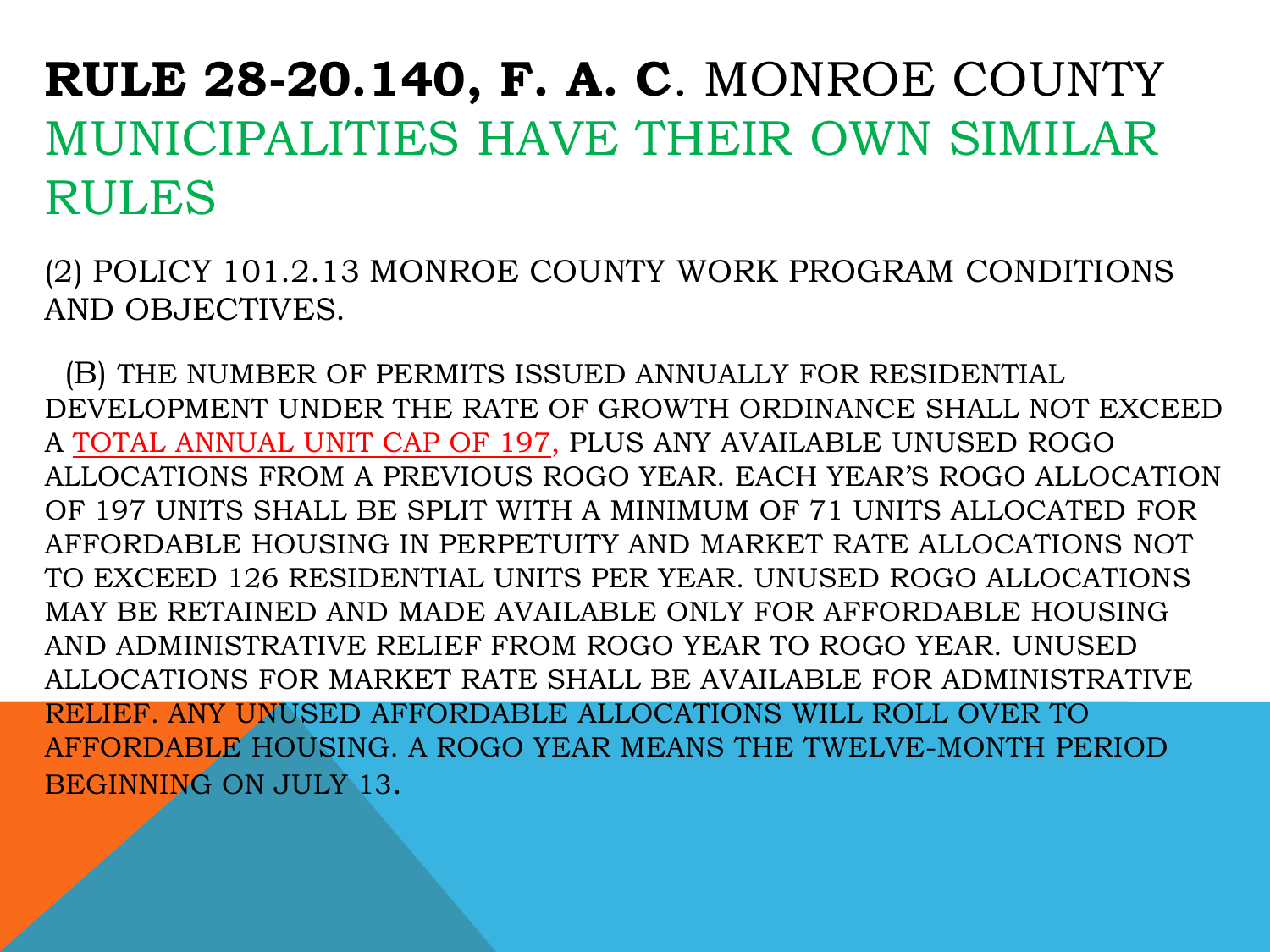# **ANNUAL RATE OF GROWTH ORDINANCE**

| Community                              | # of Residential<br><b>Units Annually</b> | % of total<br>allocations |
|----------------------------------------|-------------------------------------------|---------------------------|
| Unincorporated<br><b>Monroe County</b> | 197                                       | 77%                       |
| Islamorada                             | 28                                        | $11\%$                    |
| Marathon                               | 30                                        | 12%                       |
| Key West                               |                                           | $\Omega$                  |
| <b>TOTAL</b>                           | 255                                       | 100%                      |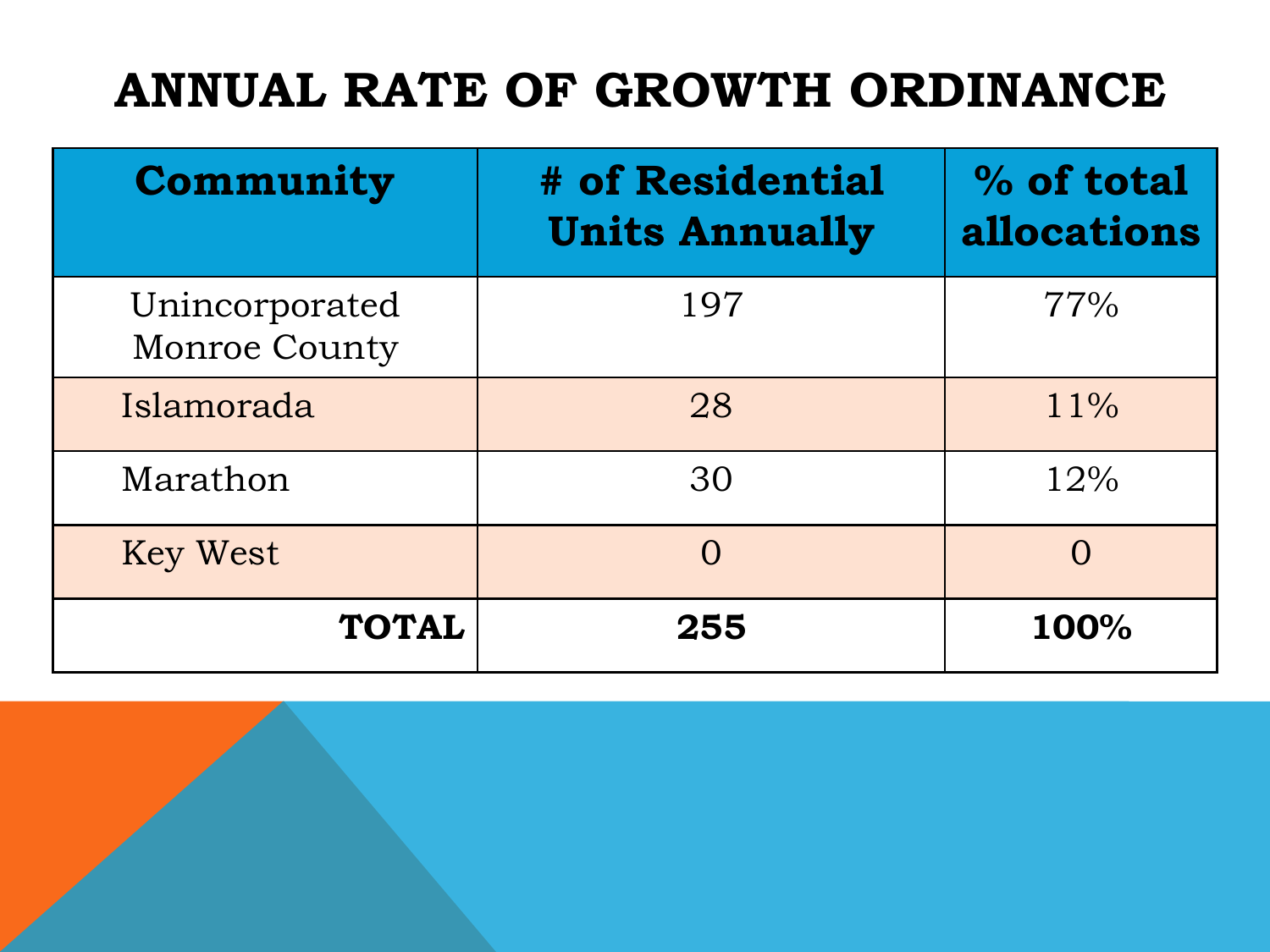#### **POLICY 216.1.8 OF THE MONROE COUNTY COMPREHENSIVE PLAN**

IN THE EVENT OF A PENDING MAJOR HURRICANE (CATEGORY 3-5) MONROE COUNTY SHALL IMPLEMENT THE FOLLOWING STAGED/PHASED EVACUATION PROCEDURES TO ACHIEVE AND MAINTAIN AN OVERALL 24-HOUR HURRICANE EVACUATION CLEARANCE TIME FOR THE RESIDENT POPULATION.

1. APPROXIMATELY **48 HOURS** IN ADVANCE OF TROPICAL STORM WINDS, A MANDATORY EVACUATION OF NON- RESIDENTS, VISITORS, RECREATIONAL VEHICLES (RV'S), TRAVEL TRAILERS, LIVE-ABOARDS (TRANSIENT AND NON- TRANSIENT), AND MILITARY PERSONNEL FROM THE KEYS SHALL BE INITIATED. STATE PARKS AND CAMPGROUNDS SHOULD BE CLOSED AT THIS TIME OR SOONER AND ENTRY INTO THE FLORIDA KEYS BY NON-RESIDENTS SHOULD BE STRICTLY LIMITED.

 2. APPROXIMATELY 36 HOURS IN ADVANCE OF TROPICAL STORM WINDS, A MANDATORY EVACUATION OF MOBILE HOME RESIDENTS, SPECIAL NEEDS RESIDENTS, AND HOSPITAL AND NURSING HOME PATIENTS FROM THE KEYS SHALL BE INITIATED.

 3. APPROXIMATELY 30 HOURS IN ADVANCE OF TROPICAL STORM WINDS, A MANDATORY PHASED EVACUATION OF PERMANENT SIDENTS BY EVACUATION ZONE (DESCRIBED BELOW) SHALL BE INITIATED.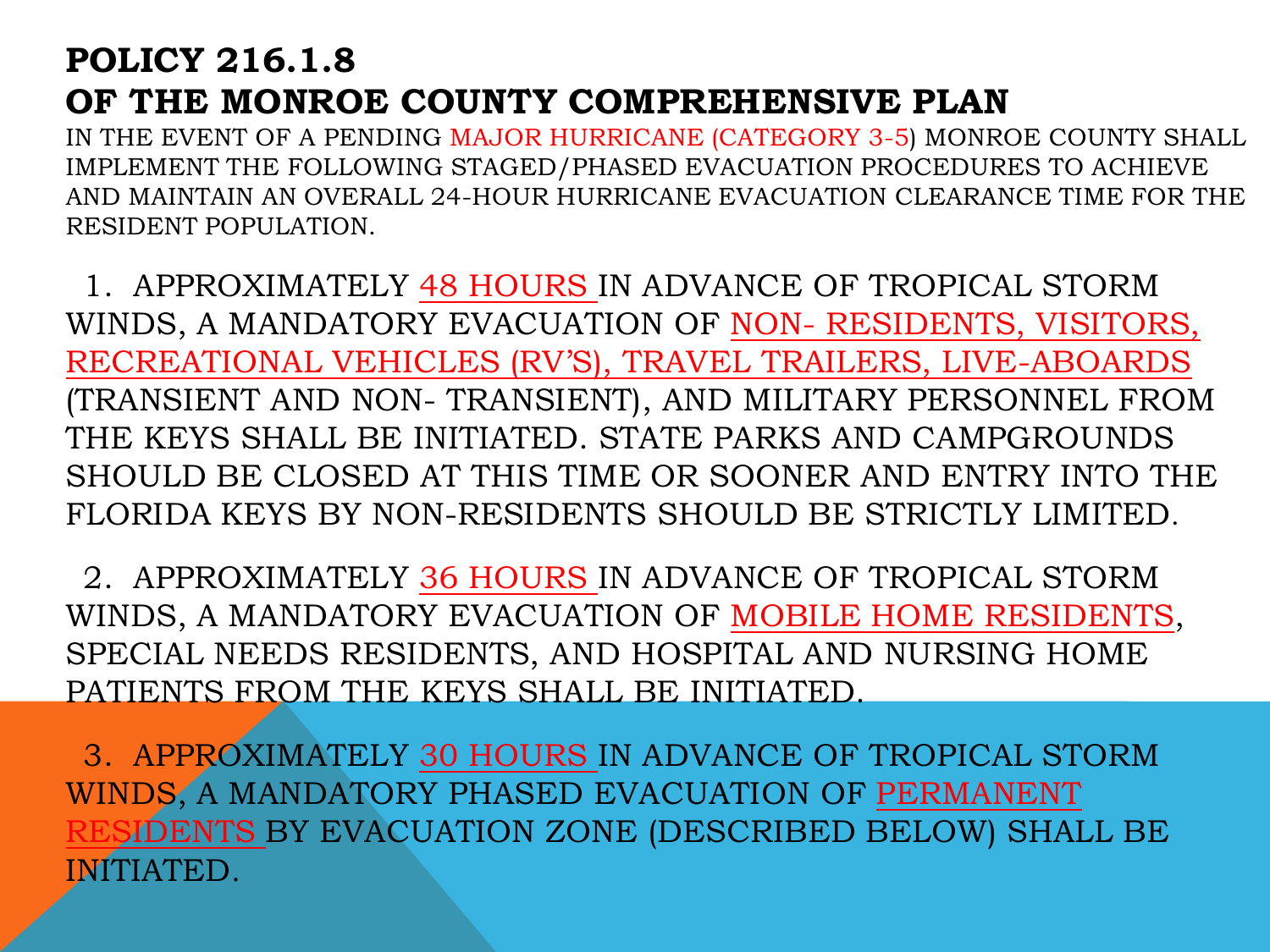## 28-20.140 (4), FAC

Policy 216.1.19. Hurricane Modeling.

For the purposes of hurricane evacuation clearance time modeling purposes, clearance time shall begin when the Monroe County Emergency Management Coordinator issues the evacuation order for permanent residents for a hurricane that is classified as a Category 3-5 wind event or Category C-E surge event.

The termination point shall be U.S. Highway One and the Florida Turnpike in Homestead/Florida City.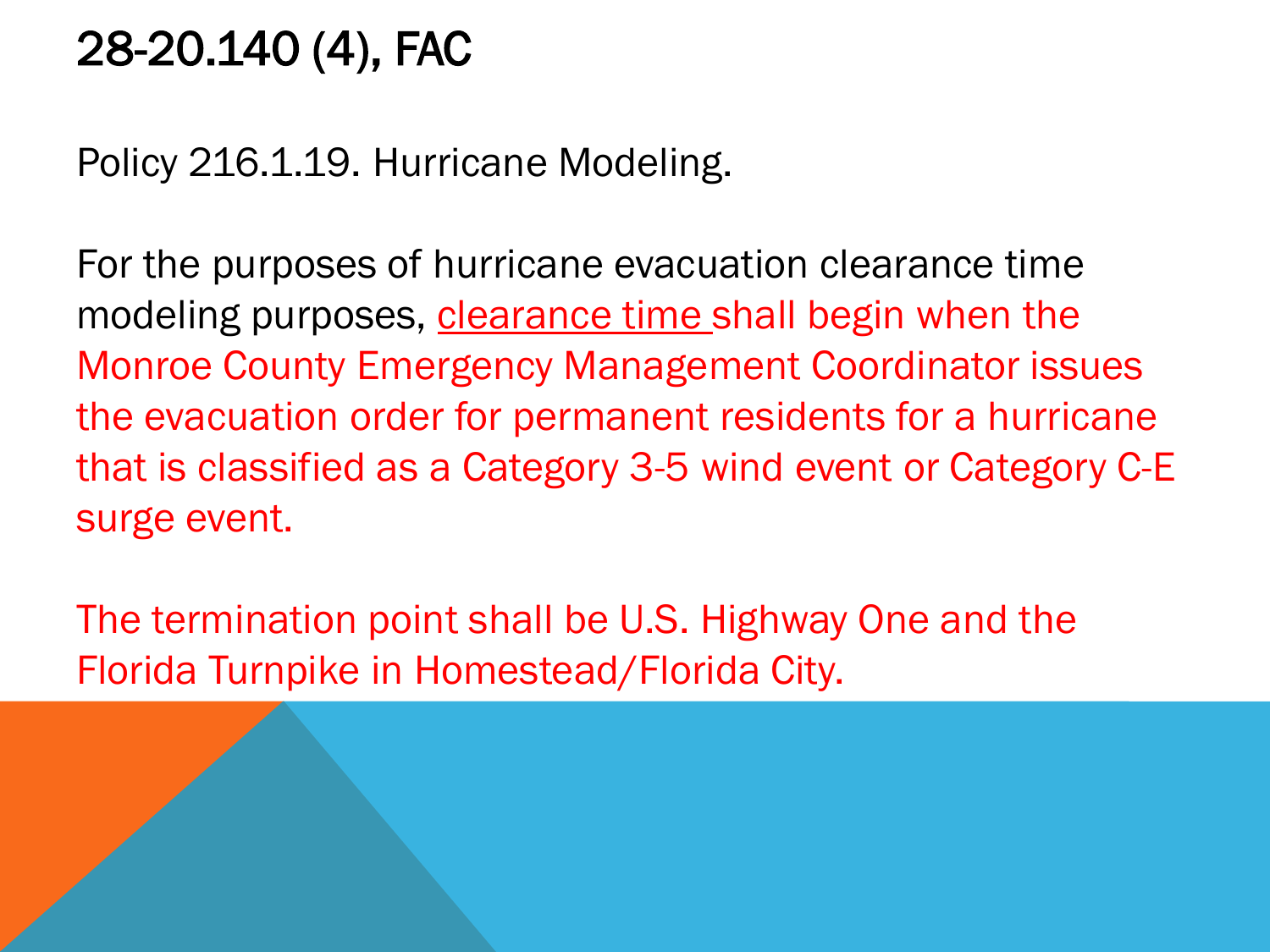(5) WORK PROGRAM

 11. **BY JULY 1, 2012,** MONROE COUNTY SHALL **ENTER INTO A MEMORANDUM OF UNDERSTANDING** WITH THE:

**DEPARTMENT OF COMMUNITY AFFAIRS**

**DIVISION OF EMERGENCY MANAGEMENT**

**MARATHON ISLAMORADA**

**KEY WEST KEY COLONY BEACH**

**LAYTON**

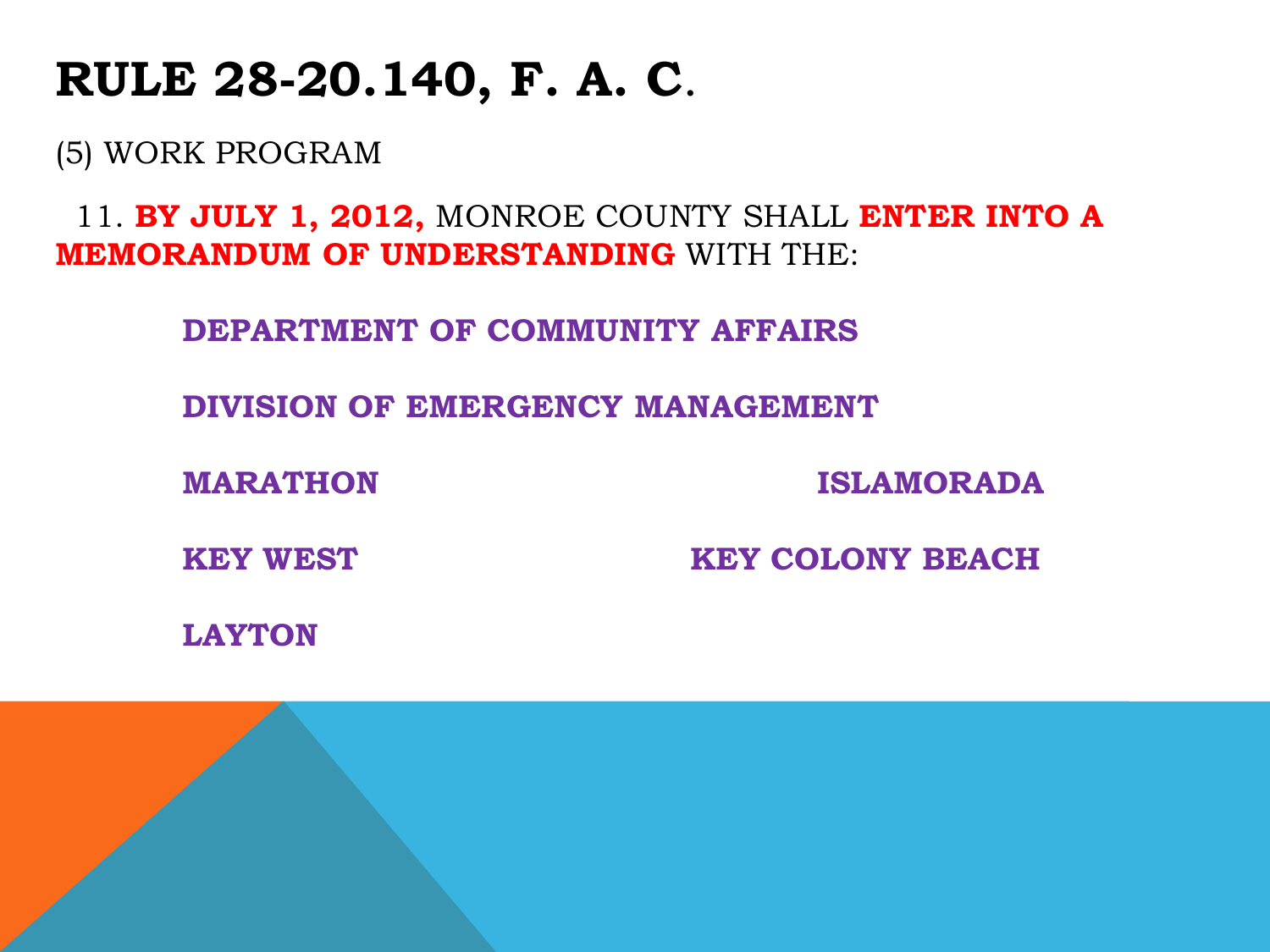(5) WORK PROGRAM

 11. BY JULY 1, 2012, MONROE COUNTY SHALL ENTER INTO A MEMORANDUM OF UNDERSTANDING WITH THE

### **AFTER A NOTICE AND COMMENT PERIOD OF AT LEAST 30 DAYS FOR INTERESTED PARTIES.**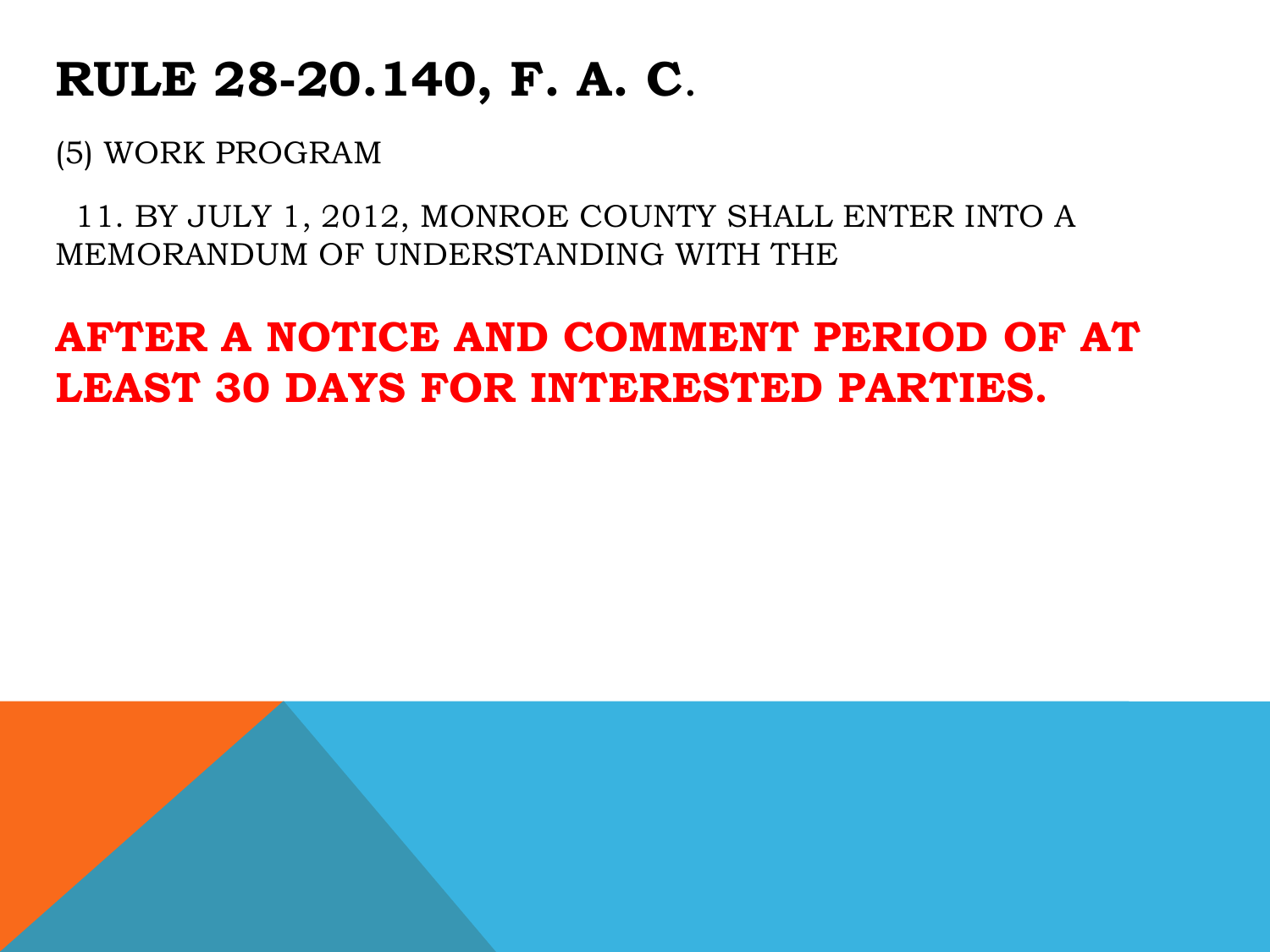#### **Rule 28-20.140, F. A. C**.

(5) Work program

 11. By July 1, 2012, Monroe County shall enter into a memorandum of understanding based on:

### **UPDATED DATA AND ANALYSIS AND AGREED UPON INPUT VARIABLES AND ASSUMPTIONS**

for utilizing the Florida Keys Hurricane Evacuation Model or other models acceptable to the Department to accurately depict evacuation clearance times for the population of the Florida Keys.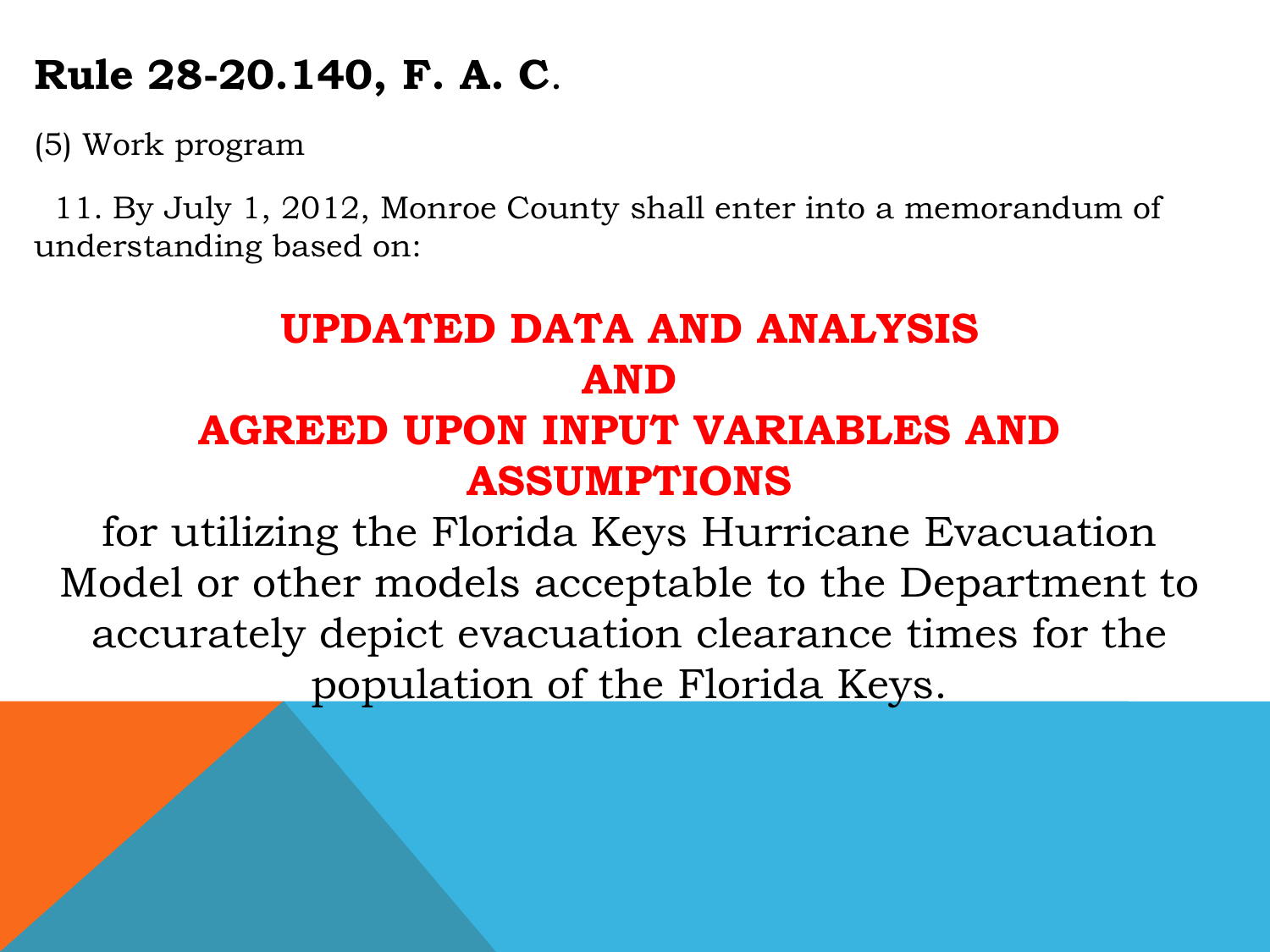(5) WORK PROGRAM

12. BY JULY 1, 2012,

**THE FLORIDA KEYS HURRICANE EVACUATION MODEL SHALL BE RUN** 

WITH THE AGREED UPON VARIABLES FROM THE MEMORANDUM OF UNDERSTANDING TO COMPLETE

**AN ANALYSIS OF MAXIMUM BUILD-OUT CAPACITY FOR THE FLORIDA KEYS AREA OF CRITICAL STATE CONCERN**, CONSISTENT WITH THE REQUIREMENT TO MAINTAIN A 24-HOUR EVACUATION CLEARANCE TIME AND THE FLORIDA KEYS CARRYING CAPACITY STUDY CONSTRAINTS.

**THIS ANALYSIS SHALL BE PREPARED IN COORDINATION WITH THE DEPARTMENT OF COMMUNITY AFFAIRS AND EACH MUNICIPALITY IN THE KEYS.**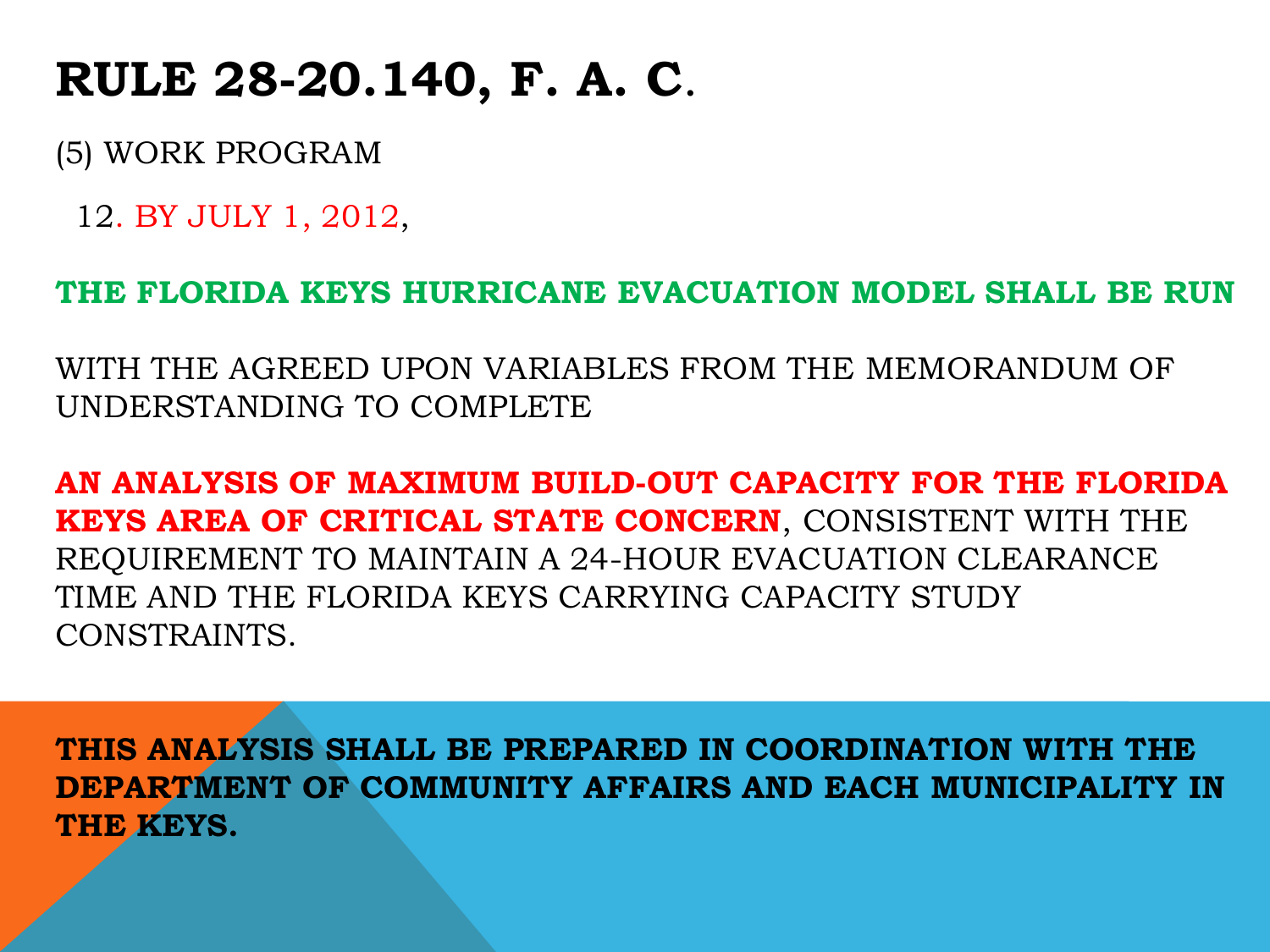#### (5) WORK PROGRAM

14. BY JULY 1, 2012, THE

#### **DEPARTMENT OF COMMUNITY AFFAIRS**

SHALL APPLY THE DERIVED CLEARANCE TIME TO ASSESS AND DETERMINE THE **REMAINING ALLOCATIONS** FOR THE FLORIDA KEYS AREAS OF CRITICAL STATE CONCERN.

THE DEPARTMENT WILL RECOMMEND APPROPRIATE REVISIONS TO THE ADMINISTRATION COMMISSION REGARDING THE ALLOCATION RATES AND DISTRIBUTION OF ALLOCATIONS TO MONROE COUNTY, MARATHON, ISLAMORADA, KEY WEST, LAYTON AND KEY COLONY BEACH OR IDENTIFY ALTERNATIVE EVACUATION STRATEGIES THAT SUPPORT THE 24 HOUR EVACUATION CLEARANCE TIME. IF NECESSARY, THE DEPARTMENT OF COMMUNITY AFFAIRS SHALL WORK WITH EACH LOCAL GOVERNMENT TO AMEND THE COMPREHENSIVE PLANS TO REFLECT REVISED ALLOCATION RATES AND DISTRIBUTIONS OR PROPOSE RULE MAKING TO THE ADMINISTRATION COMMISSION.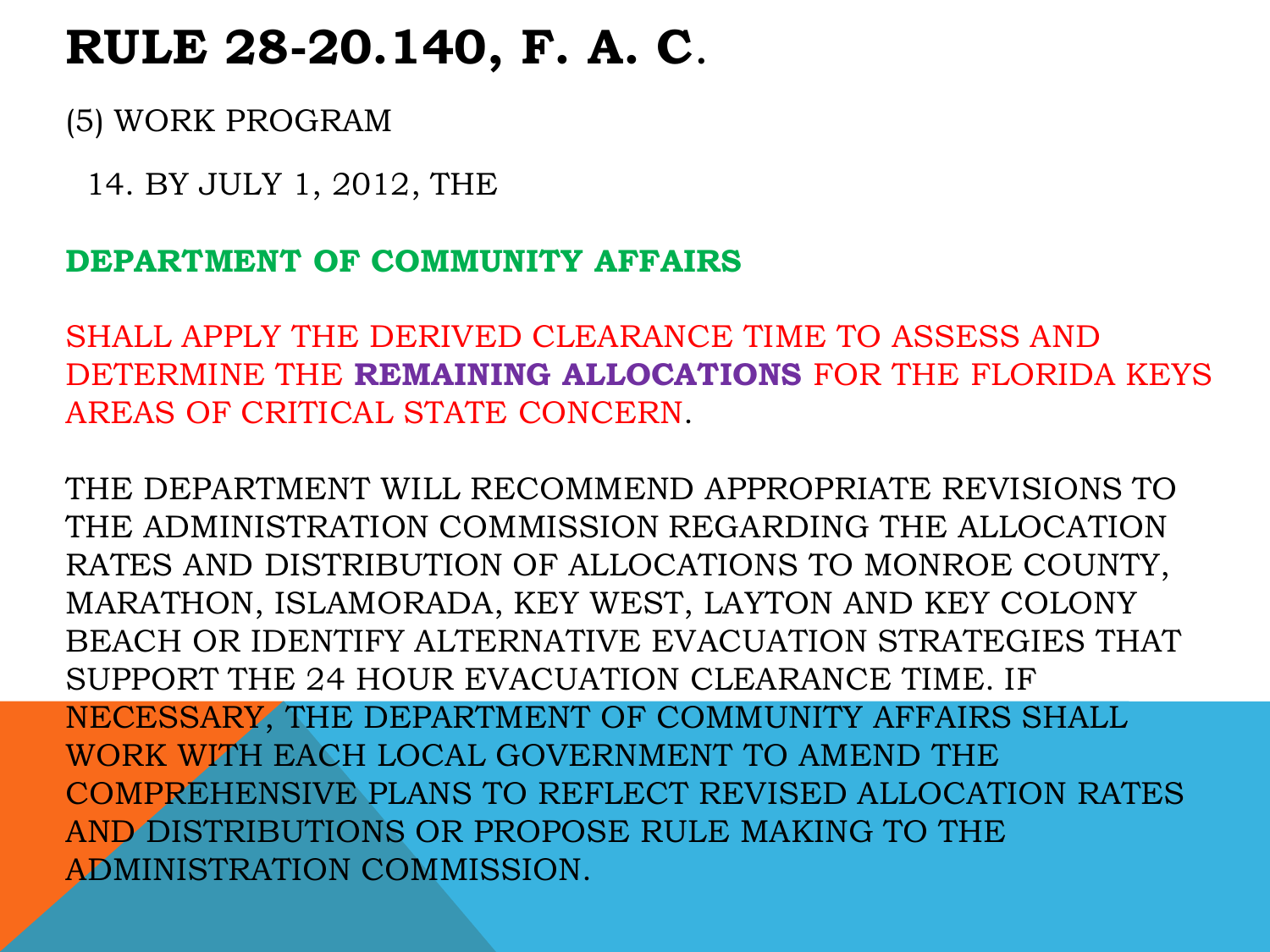#### **Rule 28-20.140, F. A. C**.

(5) Work program

14. By July 1, 2012, the

The **Department will recommend appropriate revisions to the Administration Commission regarding the allocation rates** 

**and distribution of allocations** to Monroe County, Marathon, Islamorada, Key West, Layton and Key Colony Beach

# **OR**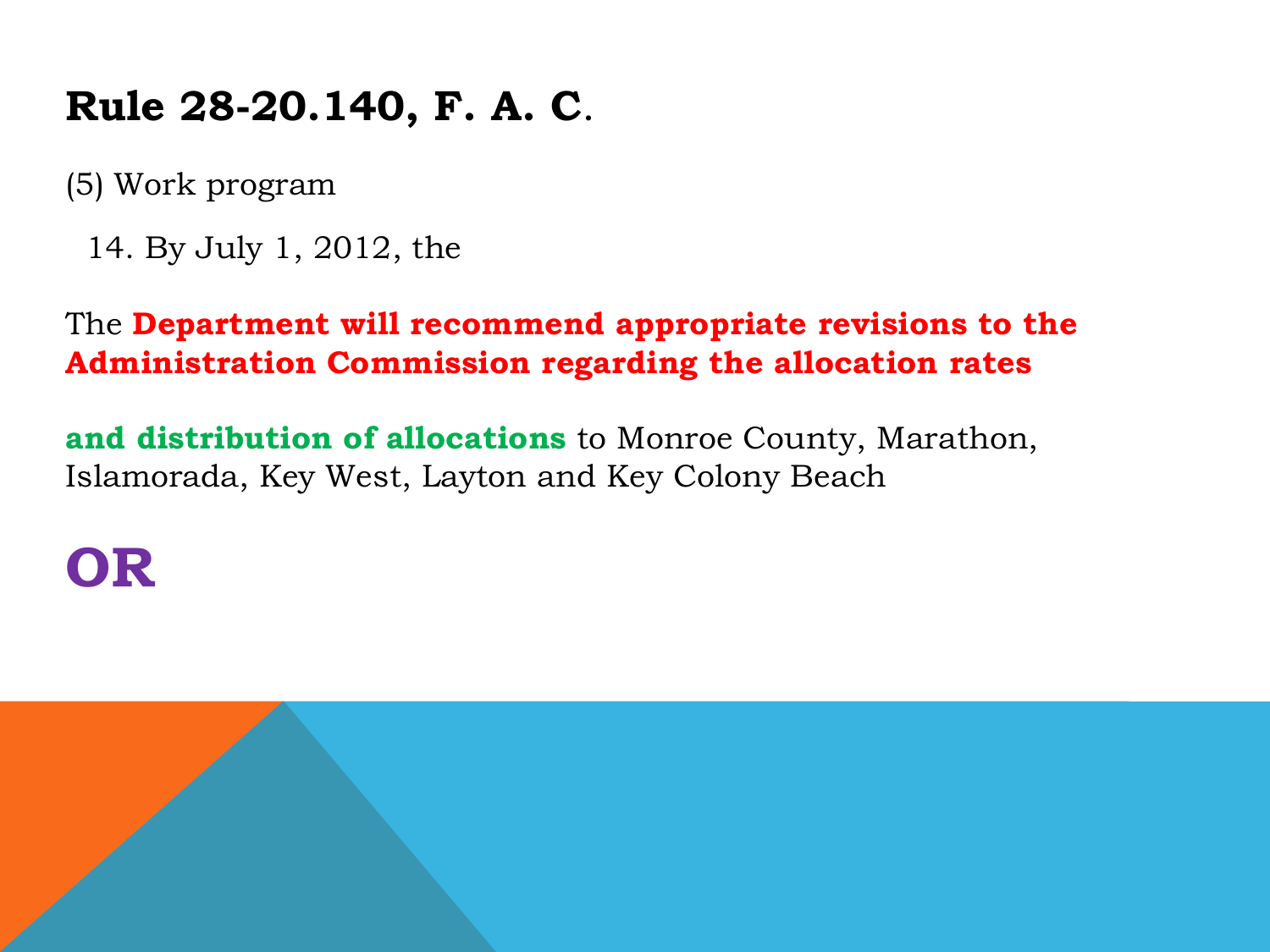#### **Rule 28-20.140, F. A. C**.

(5) Work program

14. By July 1, 2012, the

The **Department will** 

### **identify alternative evacuation strategies that support the 24 hour evacuation clearance time.**